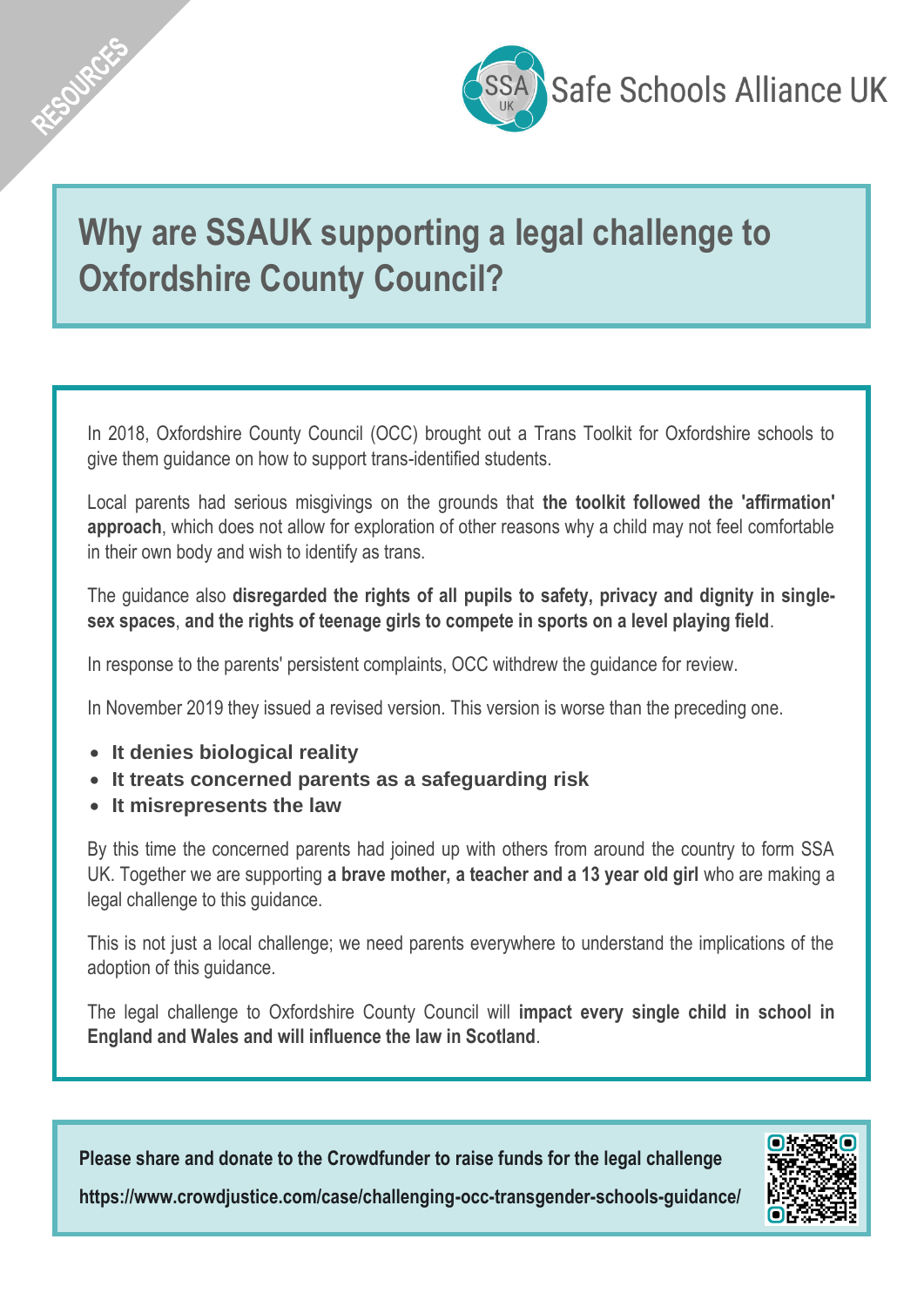## **What is wrong with the Oxfordshire County Council Trans Inclusion Toolkit 2019?**

The definition of 'trans' is very broad. The inclusion of 'non-binary' and 'those who are questioning their gender identity' does not sit well with their later statement that trans boys are boys and trans girls are girls, with all that that entails in terms of the removal of single-sex spaces. 'Trans boys' are biologically female and 'trans girls' are biologically male.

Trans: An umbrella term to describe people whose gender is not the same as, or does not sit comfortably with, the sex they were assigned at birth. Trans people may describe themselves using one or more of a wide variety of terms, including (but not limited to) transgender, transsexual, gender-queer (GQ), gender-fluid, non-binary, gender-variant, crossdresser, genderless, agender, nongender, third gender, bi-gender, trans man, trans woman, trans masculine, trans feminine and neutrois

Very young children, and children with special needs, are to be identified as transgender by their actions.

A little boy in Nursery who enjoys playing with dolls and dressing up in princess dresses, or a little girl who likes toy trucks and football, may be labelled before they can talk. This is deeply sexist, and is a reflection of the adults' prejudices.

#### Listen

As with any child or young person, first and foremost, listen to what they are saying in their actions or words. Where these conflict, prioritise what their actions and behaviours are saying. Get to know the child or young person by observing, listening and understanding how they express themselves. This is especially important for pre or non-verbal children or young people. Ensure that every child/young person is given every opportunity to express their identity and feel 'heard'.

**Please share and donate to the Crowdfunder to raise funds for the legal challenge**



**<https://www.crowdjustice.com/case/challenging-occ-transgender-schools-guidance/>**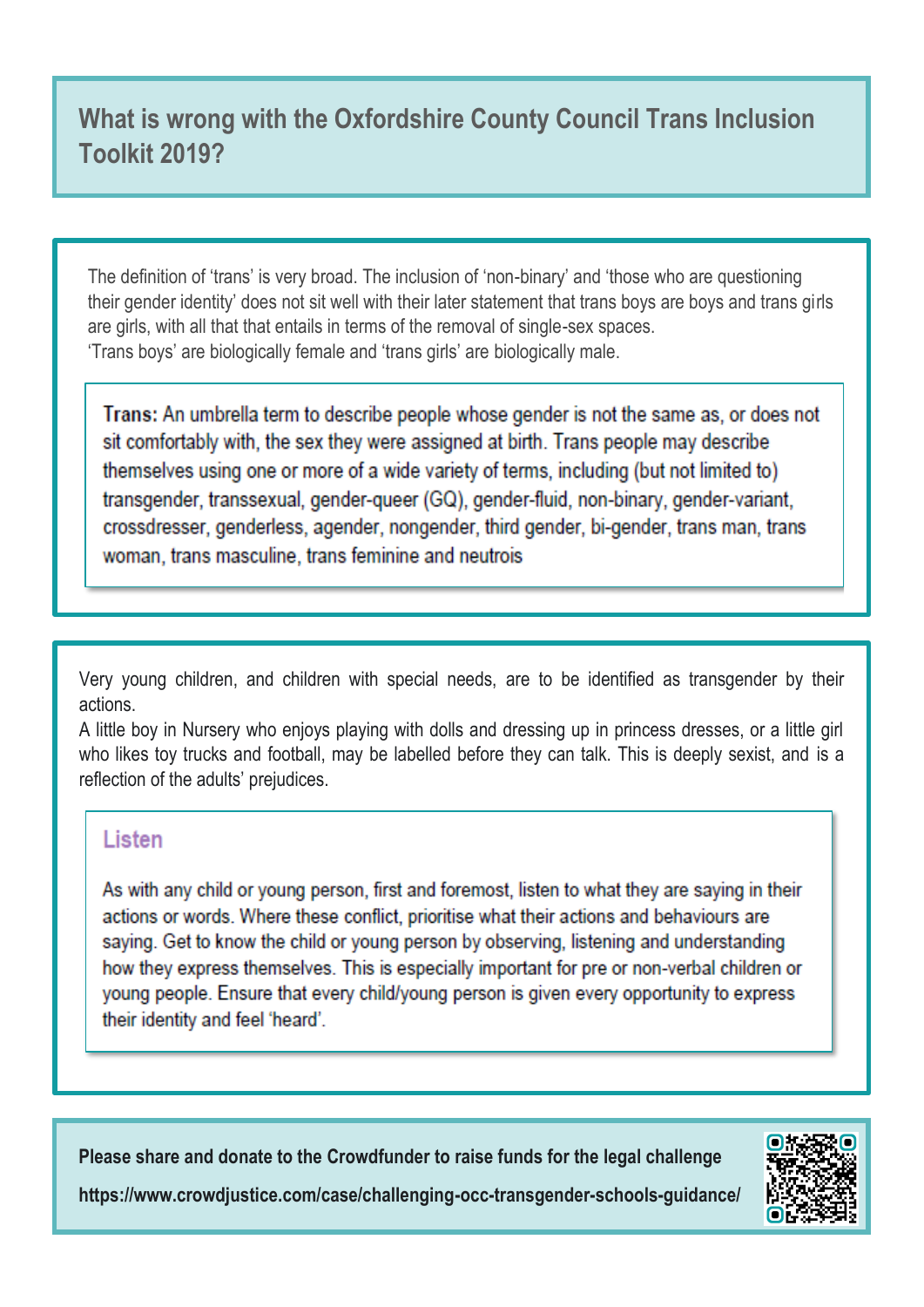The Toolkit misrepresents the law and denies biological reality in this section on toilets. It unlawfully discriminates against one protected characteristic (sex) in favour of another (gender reassignment).

### 5.2 Toilets

Children and young people are supported through the Equality Act 2010 to access the toilet that corresponds to their gender identity; so trans girls because they are girls, can use the girls' toilets and trans boys the boys' toilets. Single gender toilets can cause issues for children or young people who do not identify with a gender binary such as boy/girl.

Any child or young person who has a need or desire for increased privacy, regardless of the underlying reason (disability, trans, non-binary, faith) should be provided access to a single stall toilet, but no child/young person should be required to use such a toilet. Access to toilets that are viewed by children and young people as safe spaces are crucial for all children

There is no explanation of how 'single gender' toilets can provide 'safe spaces' for girls. Exceptions to the Equality Act 2010 allow for the provision of single-sex facilities.

Discussions relating to using the changing rooms of the opposite sex are only held with the transidentified child.

#### 53 **Changing rooms**

The use of changing rooms by trans children and young people should be assessed on a case-by-case basis in discussion with the trans child or young person. The goal should be to maximise social integration and promote an equal opportunity to participate in physical education classes and sports, ensuring safety and comfort, and minimising stigmatisation. In all cases, trans children and young people should have access to the changing room that corresponds to their gender identity.

That many young people will not feel comfortable removing their clothing in front of a member of the opposite sex is not considered, however the suggested alternative for those with 'a need or desire for increased privacy' is exclusion from the group, by either changing separately or at a different time.

There is no regard for safeguarding during residential trips, including the need to risk assess male and female teenagers sharing a room overnight – which may result in consensual or abusive sexual contact and the consequences of that including pregnancy. Nor are the wishes of children who may not want to share sleeping facilities with the opposite sex considered.

### 5.5 Residential trips

Discussion should be had with the trans child/young person, and parents and carers of the child if appropriate, prior to residentials. This will ensure the necessary care and preparation is in place to enable trans children and young people to participate in residential trips.

As far as possible, trans children and young people should be able to sleep in dorms appropriate to their gender identity. Some trans children and young people may not feel comfortable doing this and in such cases alternative sleeping and living arrangements should bemade.